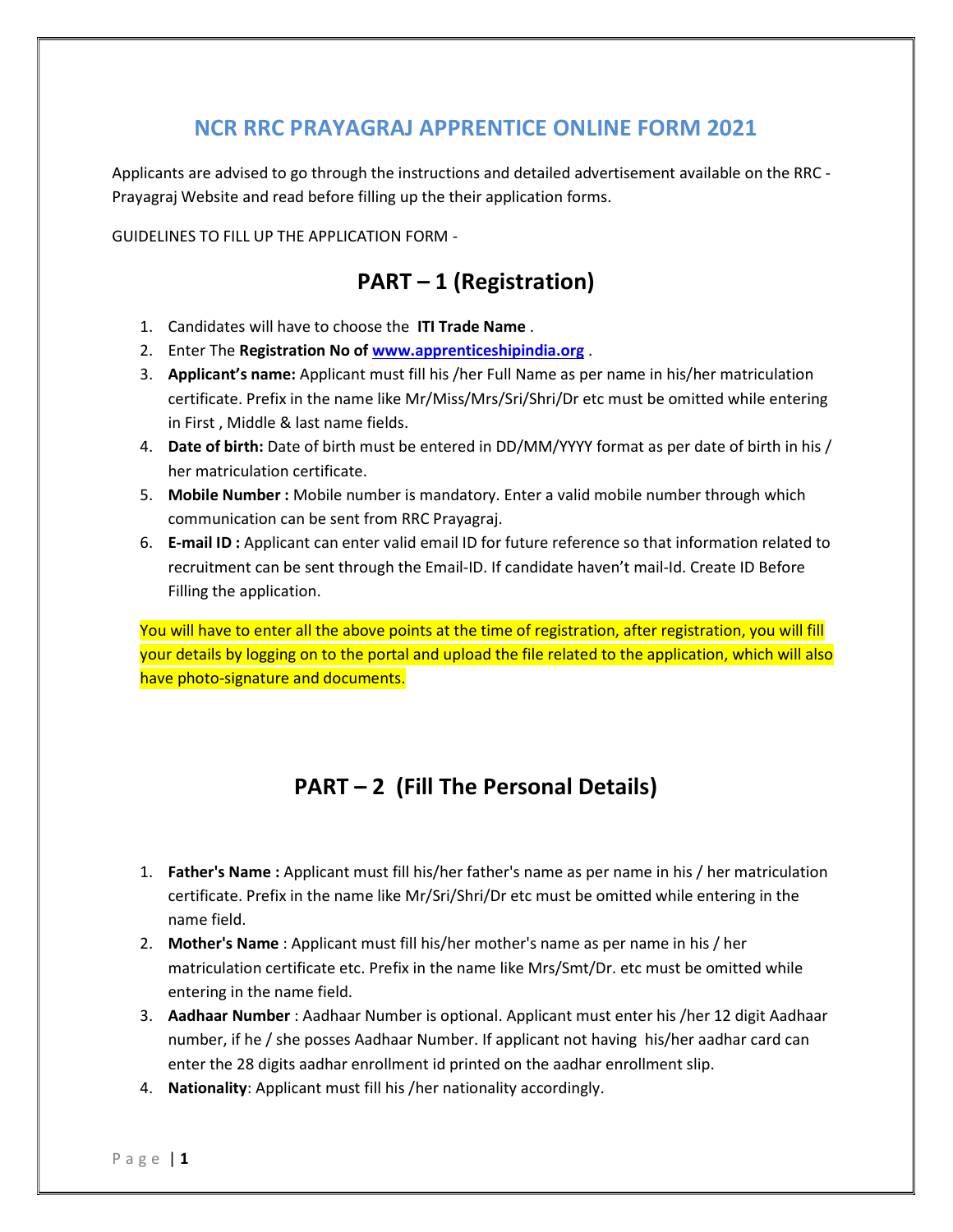- 5. Gender : Applicant must select as applicable (Male or Female).
- 6. Category : Applicant must fill category in which he /she belongs to i.e. Gen/UR , OBC, SC, ST. Applicants belonging to OBC/SC/ST category must produce relevant document /certificate in prescribed format mentioned in advertisement at the time of documentation.
- 7. Religion : Applicant must fill his/her religion i.e. Hindu, Muslims, Christians, Sikhs, Buddhists, Zoroastrians(Parsees) & Jains or others.
- 8. Identification Marks : Identification mark of an applicant is mandatory. Applicant must enter his/her identification mark accordingly.
- 9. Whether Ex-Serviceman: Applicant must opt one of the options "Yes "or "No".
- 10. Permanent Address: Applicant must fill his / her permanent address details in the available fields accordingly.
- 11. Correspondence Address: Applicant must opt one of the options "Yes" or "No". If correspondence address is completely the same as the permanent address, he / she can choose the option "Yes". Otherwise, details of the correspondence address must be entered accordingly and proceed.

# PART – 3 (Fill The Qualification Details)

1. Educational/Technical Qualification details: Applicant must fill /enter his /her qualification details from matriculation level onwards accordingly.

#### Educational Qualification

| Max.<br><b>Oualification</b><br><b>Roll</b> . No<br>Passing Year<br>. Mark<br><b>School/Board Name</b><br><b>Obt. Mark</b> | $\frac{1}{2}$ |
|----------------------------------------------------------------------------------------------------------------------------|---------------|
|----------------------------------------------------------------------------------------------------------------------------|---------------|

#### Technical Qualification

# PART – 4 (Upload Documents)

1. Upload Photo : Upload your passport size photograph in JPG format which must be less than 20 kb and greater than 70 kb of resolution 100 pixel widths by 120 pixels height.

2. Upload Signature : Upload your signature in JPG format which must be less than 30 kb and greater than 4 kb of resolution 120 pixel widths by 60 pixels height.

3. Upload Required Certificates: Upload your certificates (list below) in JPG/PDF format which must be less than 200 kb and greater than 50 kb of resolution 100 DPI.

8th Document, 10th Document, ITI Certificate/NTC, Cast Certificate (if EWS/OBC/SC/ST), Disability Certificate, Ex-Service Man Quota (Discharge/Service Certificate)